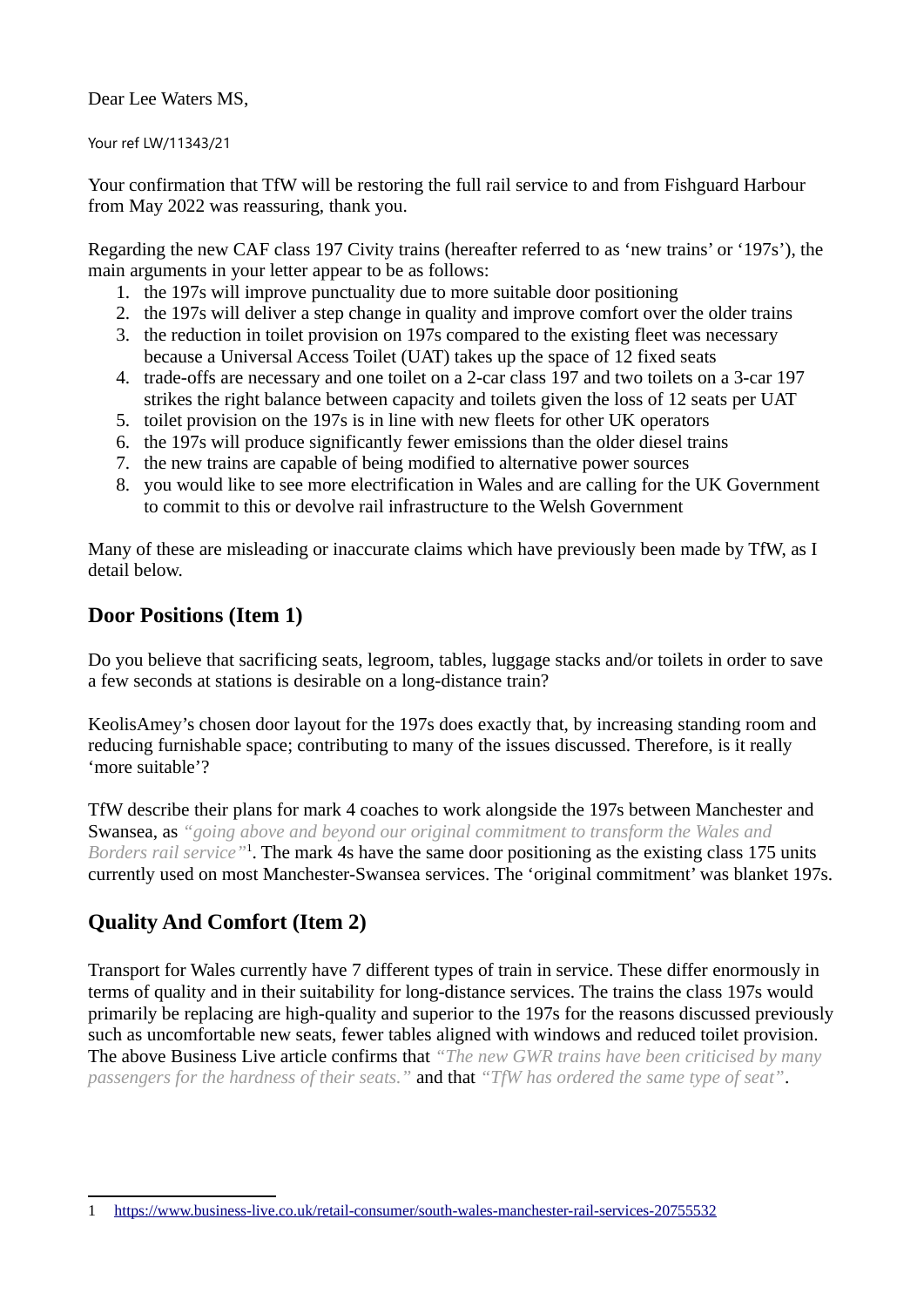The lack of enclosed vestibules on 197s is another quality issue.



Above: an existing train with the same door layout as a 197 illustrates the result; toilets opening directly onto the passenger saloon. This is indecent, unpleasant for passengers sitting nearby and potentially embarrassing and disrespectful to toilet users; a concern raised by the female members of my family. Can this really be described as a 'step change in quality' compared to the existing trains where vestibules provide a lobby between toilets and seats?

### **Toilet Provision (Items 3, 4 & 5)**

TfW misleadingly implies that the existing fleets do not provide wheelchair-accessible toilets (UATs) and that every toilet on the new trains is a UAT. In reality the current trains are already equipped with a UAT and the second toilet in the 3-car 197s is a space-saving standard toilet.

Furthermore, 'the right balance' between capacity and toilets is defined in the industry's 'Key Train Requirements<sup>[2](#page-1-0)</sup>. For inter-urban services, this is set at 85 seats per toilet. As the table on the next page shows, TfW's existing long-distance fleet meets this criteria while their new trains do not.

The fifth claim is simply nonsense since new trains vary widely. Class 345s for Crossrail have no toilets at all, while GWR's 9-car Intercity trains have ten toilets. The recently introduced TransPennine Express (TPE) 'Nova 2' trains are included in the table as a comparator.

<span id="page-1-0"></span><sup>2</sup><https://www.raildeliverygroup.com/about-us/publications/12715-ktr-v6/file.html>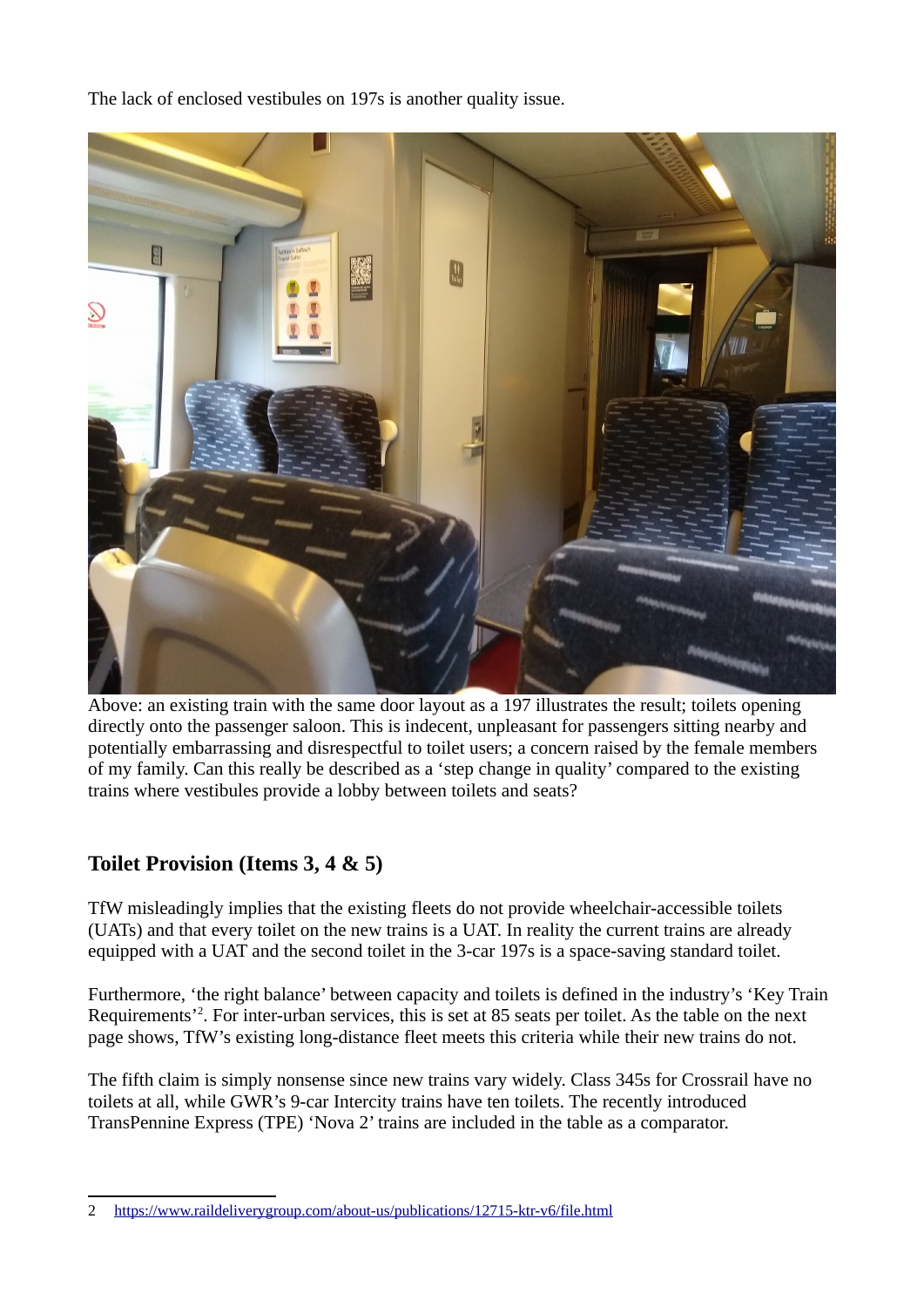| <b>Train Type</b>          | <b>Fixed Seats</b> | <b>Seating Bays</b> | <b>Airline Seat</b><br><b>Spacing</b> | <b>Toilets</b> | <b>Seats Per</b><br><b>Toilet</b> |
|----------------------------|--------------------|---------------------|---------------------------------------|----------------|-----------------------------------|
| Class $158(2-car)$         | 134                | 16                  | 80cm                                  | 2              | 67                                |
| Class $175(2-car)$         | 118                | 12                  | 84cm                                  | 2              | 59                                |
| Class $175(3-car)$         | 186                | 22                  | 84cm                                  | 3              | 62                                |
| Class $197(2-car)$         | 116                | 10                  | 82cm                                  |                | 116                               |
| Class $197$ (3-car)        | 188                | 16                  | 82cm                                  | 2              | 94                                |
| Class 397 'Nova 2' (5-car) | 288                | 50                  | Unknown                               | 4              | 72                                |

### **Emissions Comparison (Item 6)**

There is a difference between greenhouse gas (GHG) and emissions harmful to human health / air quality. In terms of the latter, the new trains are indeed an improvement although it is possible to retrofit older trains to reduce these emissions.

GHG emissions are clearly dependent on fuel efficiency and total diesel mileage. Efficiency varies among the existing fleets and TfW do not make this clear. Class 197s and class 158s appear to be similarly efficient. Class 175s are less economical but hybrid technology is available to significantly improve this $3$ .

Furthermore, if retained it is assumed that the class 158s and 175s would be replaced by 2040 using electric trains with a hydrogen or battery function. This is a maximum of 19 years of diesel emissions from the old fleet compared to a possible 40 years of diesel emissions from the 197s. ScotRail is expected to introduce hydrogen or battery trains to meet their 2035 decarbonisation target, does Wales really want 77 diesel-only trains until around 2060?

# **Potential For Modification And Electrification (Items 7 & 8)**

I welcome the Welsh Government's commitment to electrification on the core ValleyLines and am encouraged by your interest in future rail electrification elsewhere. However, TfW's response to criticism of their new diesel-only trains is unconvincing. While the class 197s could be converted to *'alternative power'* this is not *'electric traction'*. Conversion to electric traction would have to overcome challenges even greater than those faced by the failed eVoyager project. With both Voyagers (class 22x) and class 197s, *"there is no facility to supply electricity for the traction motors from elsewhere within the unit. This has frustrated potential schemes for creation of a bimode Class 22x unit on the grounds of prohibitive cost"* [4](#page-2-1) .

As a result, alternative liquid fuels (such as used cooking oil) are the most likely 'decarbonisation' option for 197s. An electric railway is a better railway for many reasons (see the RIA's 'Why Rail Electrification' report<sup>[5](#page-2-2)</sup>), not just decarbonisation. Class 197s would significantly weaken both the business case and the environmental case for electrification wherever they operate, since electrification delivers maximum benefit when all trains using the route are capable of electric operation. The UK Government is very unlikely to fund schemes with a poor case.

<span id="page-2-0"></span><sup>3</sup><https://busnes.senedd.cymru/documents/s95618/EIS5-29-19P4%20Tystiolaeth%20gan%20Angel%20Trains>

<span id="page-2-1"></span><sup>4</sup> [https://www.ipexconsulting.com/insights/thought-leadership/discontinuous-electrification-repurposing-existing](https://www.ipexconsulting.com/insights/thought-leadership/discontinuous-electrification-repurposing-existing-rolling-stock/)[rolling-stock/](https://www.ipexconsulting.com/insights/thought-leadership/discontinuous-electrification-repurposing-existing-rolling-stock/)

<span id="page-2-2"></span><sup>5</sup> [https://www.riagb.org.uk/RIA/Newsroom/Why\\_Rail\\_Electrification\\_Report.aspx](https://www.riagb.org.uk/RIA/Newsroom/Why_Rail_Electrification_Report.aspx)